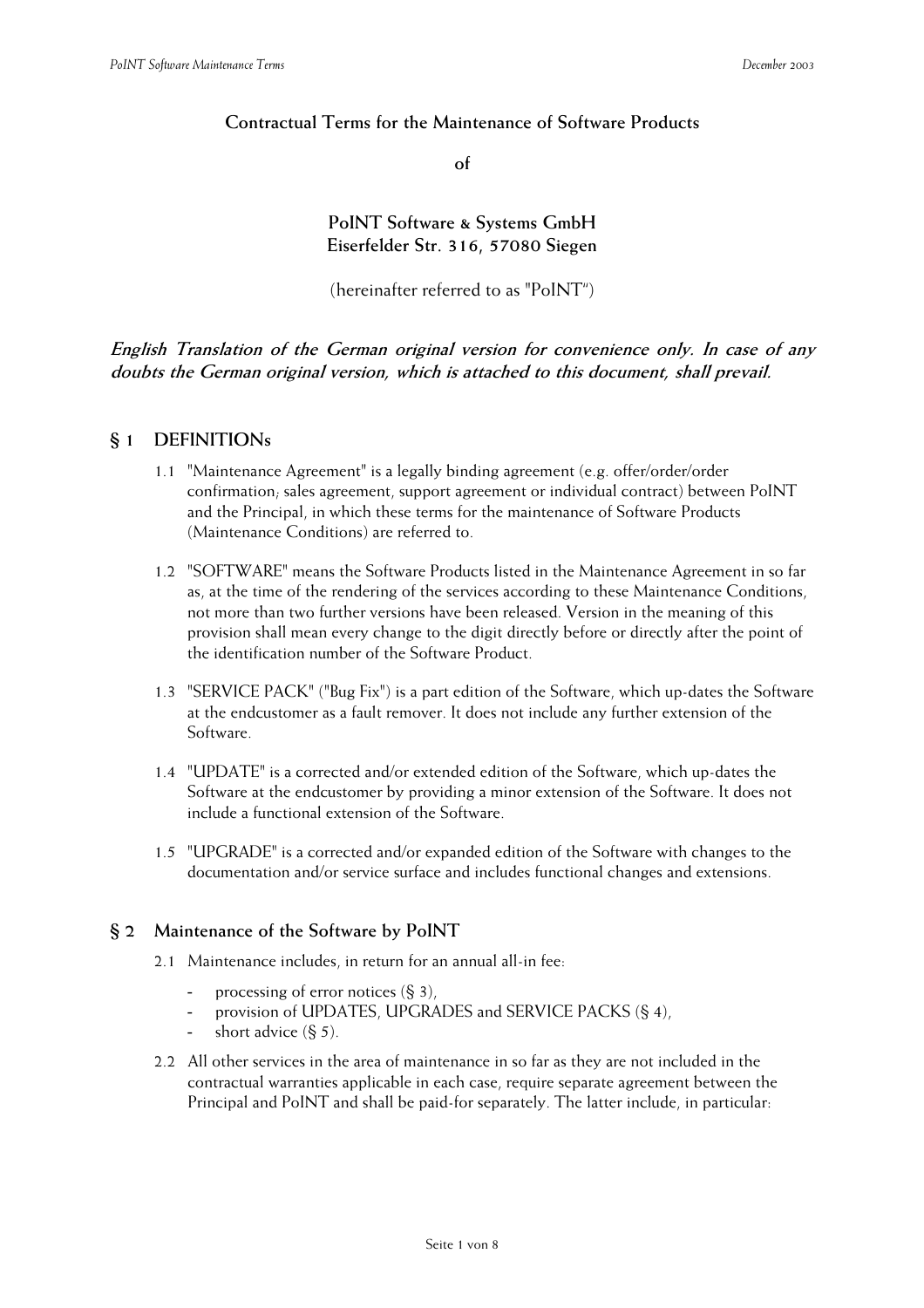- support of the Principal on site,
- advice in relation to the use/application of the Software (distance training); in the case of telephone advice this applies only if PoINT advises in advance that a short advice not covered by the annual all-in fee according to § 5 is involved,
- additional cost of support for Software modified by the Principal,
- dealing with errors and short advice for such versions of the Software which are at least two versions older than the current Software.

### **§ 3 Processing of Error Notices**

- 3.1 If errors occur in the course of use of the Software in accordance with contract, the Principal shall report this without delay in intelligible form stating the information which is useful for the recognition of the error, by e-mail to support@pointsoft.de in German or in English. In exceptional cases, the notice can be sent by Telefax +49-271-3841-151 or letter (reference: SUPPORT).
- 3.2 PoINT shall deal with errors which arise in the Software and which are notified by the Principal according to § 3.1, within a reasonable time. PoINT will make every appropriate effort to inform the Principal orally or in writing, how errors can be corrected or whether and if so how the Principal can deal with the error functions.
- 3.3 The Principal shall provide PoINT with reasonable support. § 6 applies.
- 3.4 The Principal can avail of the short advice under § 5 for discussion of error formation. Errors must, nevertheless, be reported in accordance with § 3.1.
- 3.5 Obligations of PoINT under warranties contractually agreed by PoINT shall remain unaffected by the above provisions.

### **§ 4 UPDATES, UPGRADES and SERVICE PACKS**

- 4.1 PoINT will inform the Principal periodically of modifications of the Software developed by it (SERVICE PACK, UPDATE or UPGRADE). The Principal shall receive these modifications on request. They will then be provided by e-mail or download from the PoINT Internet page www.pointsoft.de. On special request, the modifications will be sent to the Principal in machine readable form on a data carrier (e.g. diskette). The Principal shall be responsible for the postage in this case.
- 4.2 PoINT is under no obligation to develop such modifications or a specific number of modifications during the term of these Maintenance Conditions, unless PoINT must thereby fulfil its contractual warranty obligations in relation to the Software.

### **§ 5 Short Advice**

- 5.1 PoINT shall advise and support the Principal by way of short advice on questions concerning the use and functioning of the Software by answering such questions, provided that no more than 30 minutes is expended by PoINT on each question.
- 5.2 Questions by way of short advice under § 5.1 shall be sent by e-mail to support@pointsoft.de in German or English. The questions may also be sent by Telefax +49-271-3841-151 or by letter (Reference: SUPPORT). In addition, the Principal may, in exceptional cases and after prior consultation, resort to telephoning a PoINT HOTLINE under telephone number +49-271-3841-159.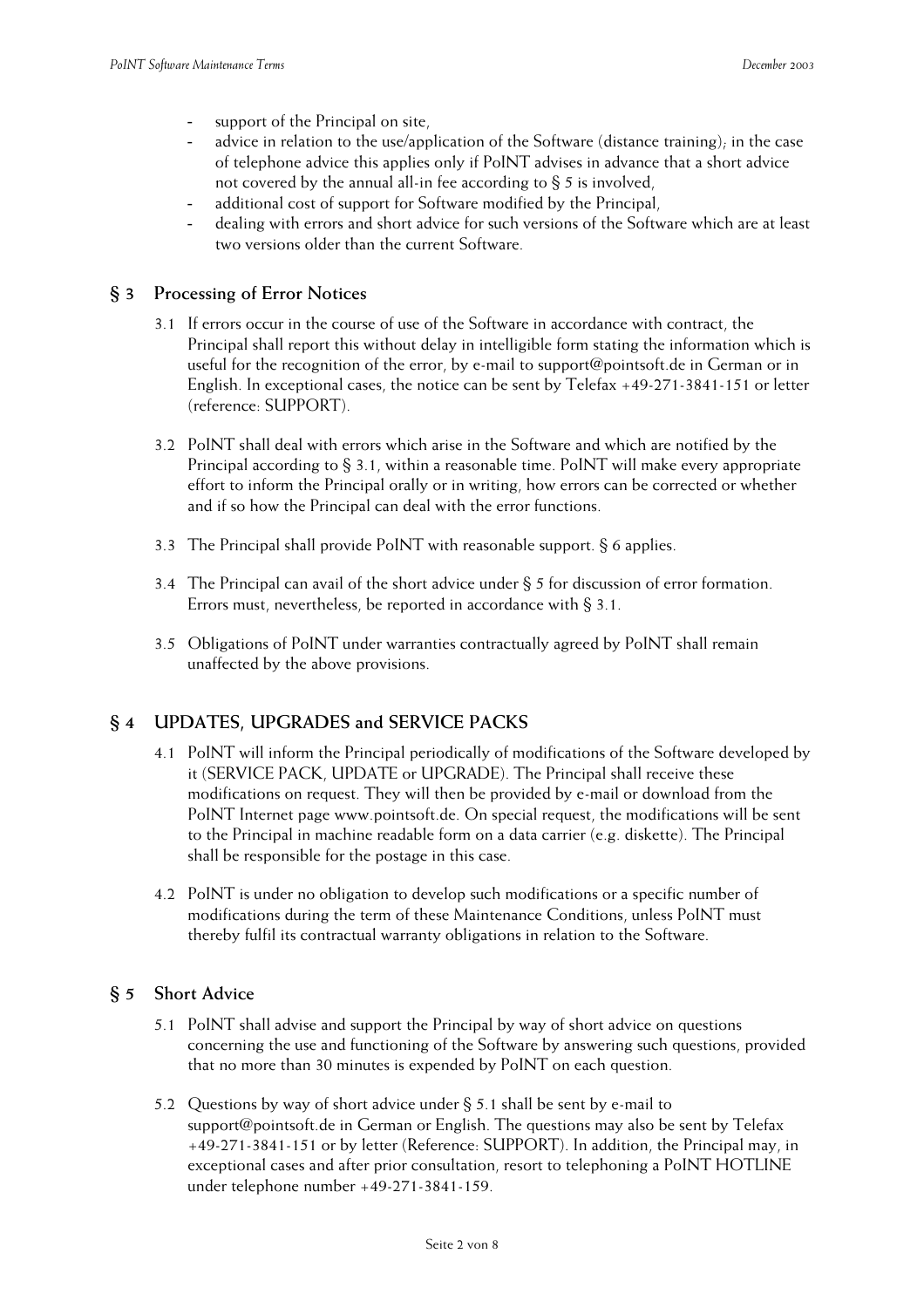5.3 PoINT shall deal with questions under § 5.1 in accordance with their urgency and answer them orally or in writing. PoINT will react to such questions of the Principal within 8 (eight) hours. The said reaction time shall be calculated by the number of business hours (Mo-Fr. 9.00-17.00). Public holidays and the PoINT holiday closure which can be ascertained from the PoINT Internet page www.pointsoft.de, are not included in the calculation of the reaction time.

## **§ 6 Duties of the Principal**

- 6.1 The Principal shall nominate a responsible contact partner and deputy. PoINT can require that the Principal's questions are raised through this contact person, or in the event of unavailability, his deputy.
- 6.2 The Principal shall support PoINT to a reasonable extent, in particular, by
	- providing for each support event, accurate, complete information on the system configuration, and all data in relation thereto as required by the Maintenance Agreement,
	- informing PoINT without delay in writing on each change in the system configuration in the course of the processing of a question (in the event that changes are not notified, PoINT's service obligations shall be extinguished),
	- providing further information in writing on the hardware/software configuration if required by PoINT,
	- performing tests for the verification of problems and/or errors and their resolution in accordance with the recommendations of PoINT,
	- providing the relevant hardware to PoINT for purposes of problem diagnosis, in the case of problems which arise only in connection with the hardware environment of the Principal and which are not generally verifiable.

# **§ 7 Fees**

- 7.1 The amount of the annual all-in fee shall be as stated in the Maintenance Agreement.
- 7.2 The annual all-in fee will become due on the first working day of the periods stated in the Maintenance Agreement and is payable in one sum in advance without deductions.
- 7.3 PoINT is entitled to adjust the all-in fee in accordance with that which it demands on conclusion of new maintenance agreements with third parties. Increases are to be notified to the Principal in writing at least two months in advance. In the event of price increases, the Principal can terminate the Maintenance Agreement even without observing the normal notice period, at the end of a contract year (cf. § 8).
- 7.4 Additional services by PoINT provided to the Principal on site (e.g. system installation, configuration, integration) require separate agreement and are to be paid for separately (cf. § 2.2). If payment is on the basis of time and cost, the rates per hour, for travelling and other expenses shall be in accordance with the usual PoINT rates. Travelling time is working time.
- 7.5 Shipping costs will be invoiced separately.
- 7.6 VAT shall be added to all prices.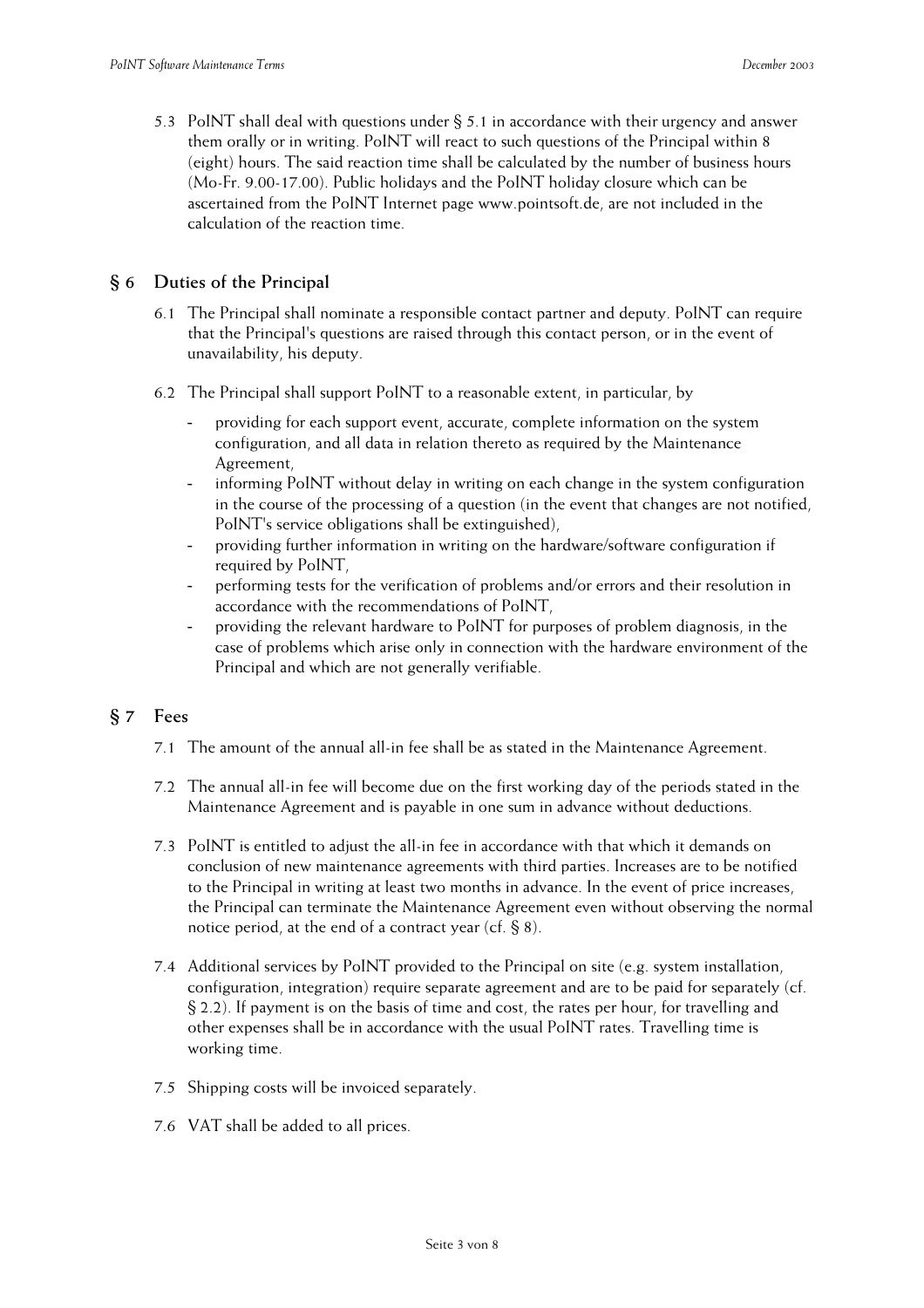### **§ 8 Duration of the Agreement**

- 8.1 The duration of the Maintenance Conditions shall correspond to the duration defined in the Maintenance Agreement, but shall be at least 12 months. Unless otherwise agreed, the duration of the Maintenance Conditions shall begin with the first of the month in which the Maintenance Agreement is concluded.
- 8.2 The right of termination for good cause shall remain unaffected. Good cause is present, in particular, if the Principal applies services not for the use of the Software on the configuration intended therefor in the Software Specification /Handbook) or, if stated, on another configuration than described in the Maintenance Agreement.

#### **§ 9 Miscellaneous**

PoINT Software & Systems GmbH's) standard conditions of business (version 2003) shall apply to these Maintenance Conditions mutatis mutandis.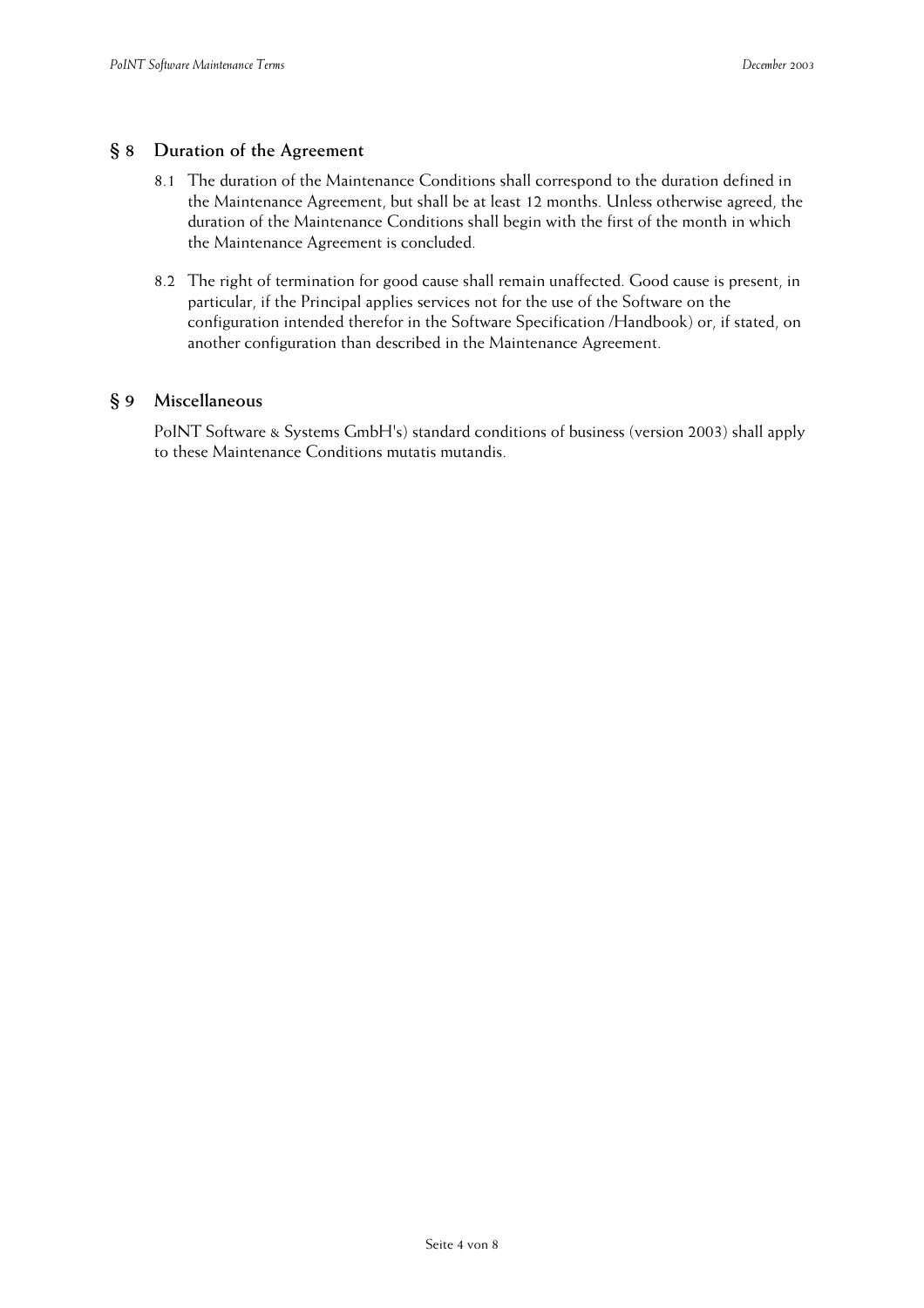## **VERTRAGSBEDINGUNGEN FÜR DIE PFLEGE VON SOFTWARE-PRODUKTEN**

der

**PoINT Software & Systems GmbH Eiserfelder Str. 316, 57080 Siegen** 

 $(im$  Folgenden "PoINT")

## **§ 1 DEFINITIONEN**

- 1.1 "PFLEGEVERTRAG" ist eine rechtsverbindliche Vereinbarung (z.B. Angebot / Bestellung / Auftragsbestätigung; Vertriebsvereinbarung; Support-Vertrag oder Individualvertrag) zwischen PoINT und dem Auftraggeber (AG), in der auf diese Vertragsbedingungen für die Pflege von Software-Produkten ("PFLEGEBEDINGUNGEN") Bezug genommen wird.
- 1.2 "SOFTWARE" sind die im PFLEGEVERTRAG aufgeführten Software-Produkte, soweit deren Release bei der Inanspruchnahme von Leistungen nach diesen PFLEGEBEDINGUNGEN nicht mehr als zwei Versionen zurückliegt. Als Version im Sinne dieser Vorschrift wird jede Änderung der Stelle direkt vor oder direkt nach dem Punkt der zahlenmäßigen Auszeichnung der Software-Produkte verstanden.
- 1.3 "SERVICE PACK" ("Bug Fix") ist eine Teilausgabe der SOFTWARE, welche die beim Endkunden vorhandene SOFTWARE im Sinne einer Fehlerbehebung aktualisiert; es schließt keine funktionale Erweiterung der SOFTWARE mit ein.
- 1.4 "UPDATE" ist eine korrigierte und/oder erweiterte Ausgabe der SOFTWARE, welche die beim Endkunden vorhandene im Sinne einer kleinen Erweiterung der SOFTWARE aktualisiert; es schließt keine funktionale Erweiterung der SOFTWARE mit ein.
- 1.5 "UPGRADE" ist eine korrigierte und/oder erweiterte Ausgabe der SOFTWARE mit Änderung der Dokumentation und/oder Bedienoberfläche und schließt funktionale Änderungen und Erweiterungen ein.

# **§ 2 PFLEGE DER SOFTWARE DURCH PoINT**

- 2.1 Die Pflege umfasst gegen eine pauschale jährliche Vergütung
	- die Bearbeitung von Fehlermeldungen (§ 3),
	- die Überlassung von UPDATES, UPGRADES und SERVICE PACKS (§ 4),
	- die Kurzberatung (§ 5).
- 2.2 Alle anderen Leistungen im Bereich der Pflege, sofern sie nicht von der jeweils anwendbaren vertraglichen Gewährleistung erfasst werden, bedürfen einer gesonderten Vereinbarung zwischen dem AG und PoINT und werden gesondert vergütet. Hierzu zählt insbesondere
	- Unterstützung des AG vor Ort,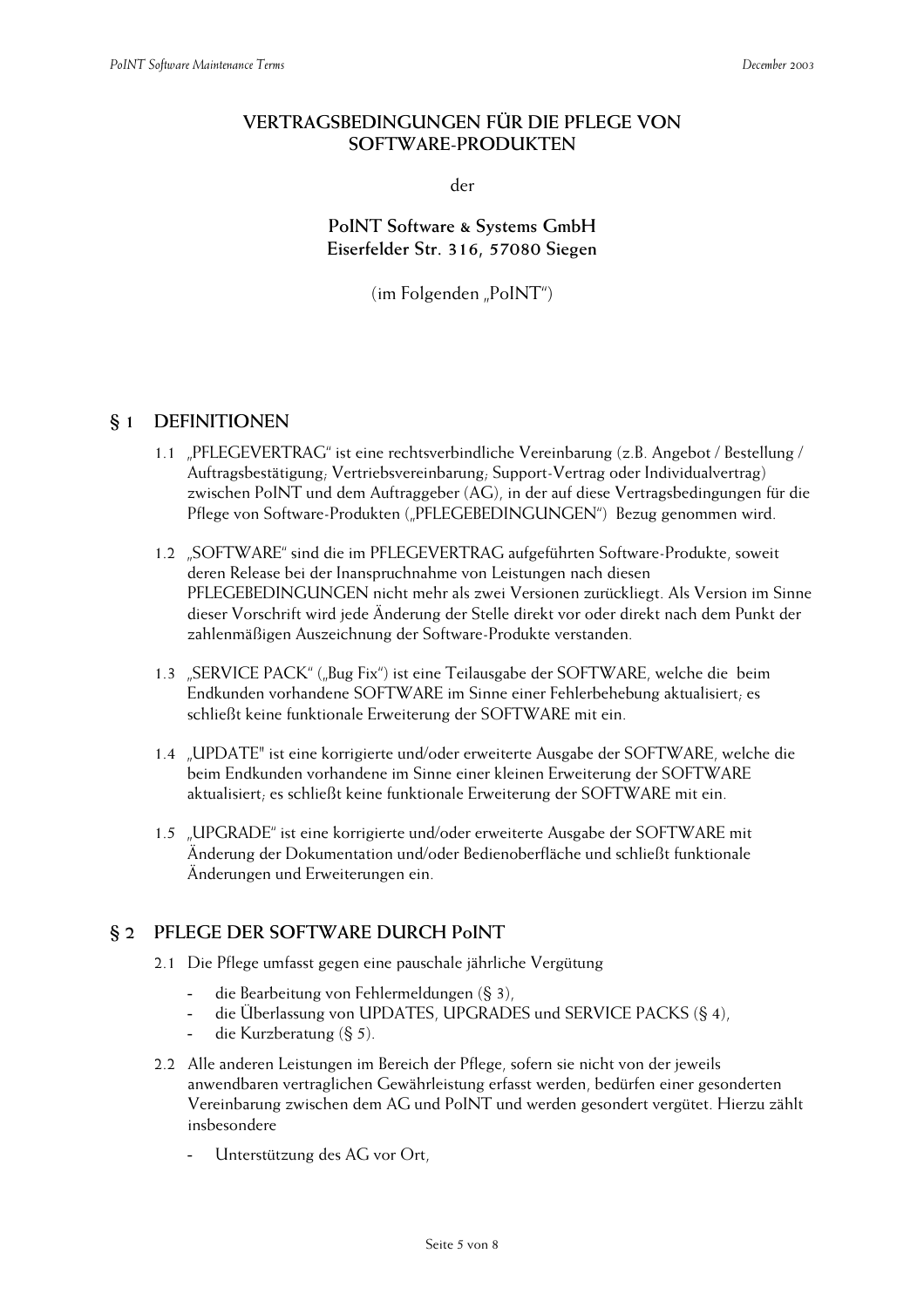- Beratung bezüglich der Nutzung/Anwendung der SOFTWARE ("Fernausbildung"), bei telefonischer Beratung gilt das nur, wenn PoINT vorab darauf hinweist, daß es sich nicht mehr um eine durch die pauschale jährliche Vergütung abgegoltene Kurzberatung nach § 5 handelt,
- Mehraufwand bei Unterstützung für durch den AG modifizierte SOFTWARE,
- Fehlerbearbeitung und Kurzberatung für solche Versionen der SOFTWARE, deren Release-Stand mindestens zwei Versionen älter als der aktuelle Stand ist.

# **§ 3 BEARBEITUNG VON FEHLERMELDUNGEN**

- 3.1 Treten bei vertragsgemäßer Nutzung der SOFTWARE Fehler auf, hat der AG diese unverzüglich in nachvollziehbarer Form unter Angabe der für die Fehlererkennung zweckdienlichen Informationen per Email an support@pointsoft.de in deutscher oder englischer Sprache zu melden. In Ausnahmefällen kann die Meldung auch an Telefax +49- 271-3841-151 oder per Brief erfolgen (Stichwort: SUPPORT).
- 3.2 PoINT wird Fehler, die an der SOFTWARE auftreten und vom AG nach § 3.1 gemeldet werden, innerhalb angemessener Frist behandeln. PoINT wird alle sinnvollen Anstrengungen unternehmen, dem AG mündlich oder schriftlich mitzuteilen, wie Fehler beseitigt werden können bzw. ob, und wenn ja, wie der AG die Fehlfunktionen umgehen kann.
- 3.3 Der AG hat PoINT im Rahmen des Zumutbaren zu unterstützen. Es gilt § 6.
- 3.4 Der AG kann für die Besprechung von Fehlerbildern die Kurzberatung nach § 5 in Anspruch nehmen. Fehler müssen dennoch gem. § 3.1 gemeldet werden.
- 3.5 Verpflichtungen von PoINT aus einer von PoINT für die SOFTWARE übernommenen vertraglichen Gewährleistung bleiben von den vorstehenden Regelungen unberührt.

# **§ 4 UPDATES, UPGRADES und SERVICE PACKS**

- 4.1 PoINT wird den AG periodisch über von ihm entwickelte Modifikationen (SERVICE PACK, UPDATE oder UPGRADE) der Software unterrichten. Der AG erhält diese Modifikationen auf Anforderung; sie werden ihm dann per Email übermittelt oder als Download auf der Internet-Seite von PoINT www.pointsoft.de zur Verfügung gestellt. Auf besonderen Wunsch werden ihm die Modifikationen auch in maschinenlesbarer Form auf einem Datenträger (z. B. Diskette, CD) übersandt; die Versandkosten trägt in diesem Fall der AG.
- 4.2 Eine Verpflichtung von PoINT zur Entwicklung derartiger Modifikationen bzw. einer bestimmte Anzahl von Modifikationen während der Laufzeit dieser PFLEGEBEDINGUNGEN besteht nicht, es sei denn, dass PoINT hierdurch seinen vertraglich übernommenen Gewährleistungsverpflichtungen bzgl. der SOFTWARE nachkommen muss.

### **§ 5 KURZBERATUNG**

5.1 Im Rahmen der Kurzberatung berät und unterstützt PoINT den AG bei Anfragen zur Handhabung und Funktionsweise der SOFTWARE durch die Beantwortung diesbezüglicher Anfragen, sofern der hieraus bei PoINT entstehende Aufwand nicht mehr als 30 Minuten pro Anfrage überschreitet.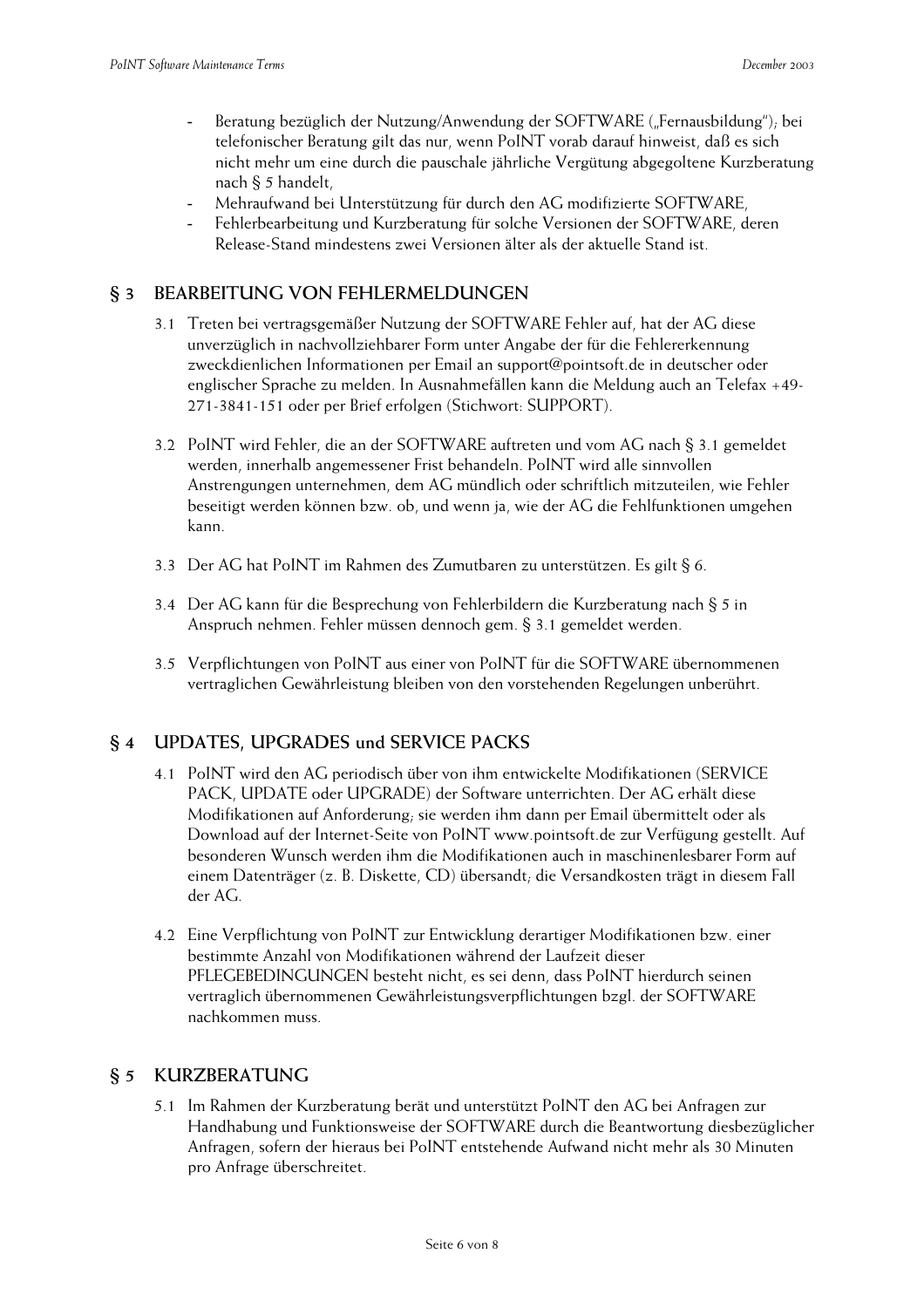- 5.2 Anfragen im Rahmen der Kurzberatung nach § 5.1 sind per Email an support@pointsoft.de in deutscher oder englischer Sprache zu richten. Die Anfrage kann auch an Telefax +49- 271-3841-151 oder per Brief erfolgen (Stichwort: SUPPORT). Außerdem kann sich der AG in Ausnahmefällen und nach vorheriger Rücksprache auch telefonisch an eine HOTLINE von PoINT unter der Telefonnummer +49-271-3841-159 wenden.
- 5.3 PoINT wird die Anfragen gem. § 5.1 entsprechend ihrer Dringlichkeit bearbeiten und mündlich oder schriftlich antworten. PoINT wird dabei innerhalb einer Reaktionszeit von 8 (acht) Stunden auf die Anfrage des AG reagieren. Die Reaktionszeit berechnet sich ab dem Eingang der Meldung nach Bürostunden (Mo-Fr. 9.00-17.00 Uhr). Gesetzliche Feiertage und Betriebsferien von PoINT, welche der Internet-Seite von PoINT www.pointsoft.de entnommen werden können, sind bei der Reaktionszeit nicht einzurechnen.

## **§ 6 AUFGABEN DES AG**

- 6.1 Der AG wird einen verantwortlichen Ansprechpartner und dessen Stellvertreter benennen. PoINT kann verlangen, dass der AG Anfragen über diese Kontaktperson bzw. im Verhinderungsfall über seinen Stellvertreter stellt.
- 6.2 Der AG wird PoINT in zumutbarem Rahmen unterstützen, insbesondere wird er
	- für den jeweiligen Support-Fall zutreffende, vollständige Angaben zur Systemkonfiguration übersenden, und alle diesbezüglichen Angaben wie im PFLEGEVERTRAG verlangt mitteilen,
	- PoINT jegliche Änderung der Systemkonfiguration während der Bearbeitung einer Anfrage unverzüglich schriftlich mitteilen (infolge von nicht gemeldeten Veränderungen erlischt die Dienstleistungspflicht von PoINT),
	- ggf. von PoINT benötigte weitere Informationen über die Hardware-/Software-Konfiguration auf Anfrage schriftlich mitteilen,
	- Tests zur Verifikation von Problemen und/oder Fehlern und zu deren Beseitigung entsprechend den Empfehlungen von PoINT durchführen,
	- bei Problemen, welche nur im Zusammenhang mit der beim AG vorliegenden Hardware-Umgebung auftreten und nicht generell verifizierbar sind, PoINT zum Zwecke der Problemdiagnose die entsprechende Hardware zur Verfügung zu stellen.

# **§ 7 VERGÜTUNG**

- 7.1 Die Höhe der jährlichen Pauschalvergütung ergibt sich aus dem PFLEGEVERTRAG.
- 7.2 Die jährliche Pauschalvergütung wird am ersten Werktag der im PFLEGEVERTRAG definierten Periode fällig und ist insgesamt im voraus ohne Abzüge zu bezahlen.
- 7.3 PoINT ist berechtigt, die Pauschale an diejenigen, die er bei Abschluss neuer PFLEGEVERTRÄGE mit Dritten verlangt, anzupassen. Erhöhungen sind dem AG mindestens zwei Monate vorher schriftlich anzukündigen. Im Fall von Preiserhöhungen kann der AG den PFLEGEVERTRAG auch ohne Einhaltung der normalen Kündigungsfrist zum Ende des Vertragsjahres (vgl. § 8) kündigen.
- 7.4 Zusätzliche Dienstleistungen von PoINT beim AG vor Ort (wie z.B. Systeminstallation, -konfiguration, -integration) bedürfen einer gesonderten Vereinbarung und sind gesondert zu vergüten (vgl. § 2.2). Soweit nach Aufwand vergütet wird, richten sich Stundensätze, Reisekosten und Nebenkosten nach den bei PoINT üblichen Sätzen. Wegezeiten sind Arbeitszeiten.
- 7.5 Versandkosten werden gesondert in Rechnung gestellt.